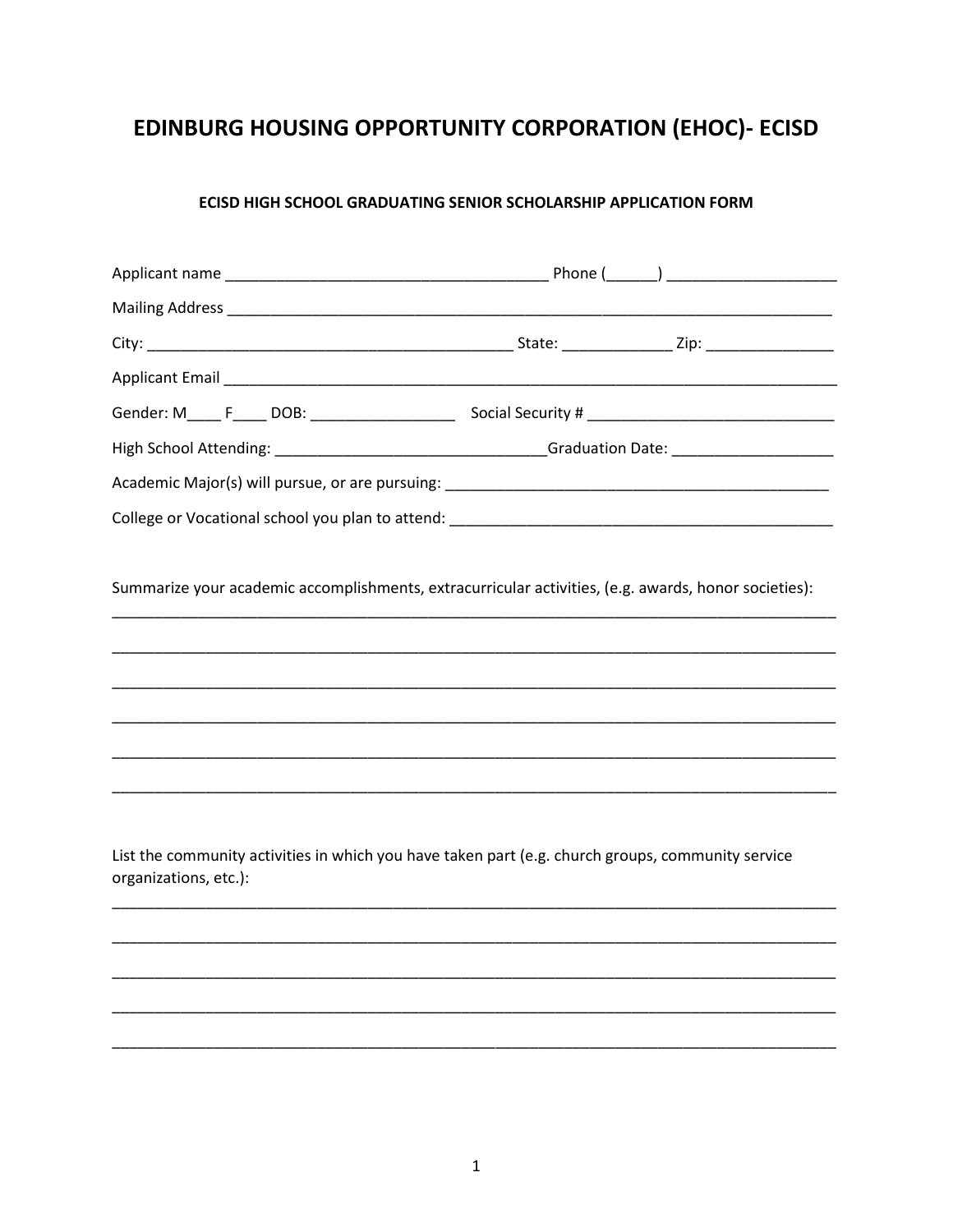#### **EHOC-ECISD HIGH SCHOOL GRADUATING SENIOR SCHOLARSHIP APPLICATION FORM**

\_\_\_\_\_\_\_\_\_\_\_\_\_\_\_\_\_\_\_\_\_\_\_\_\_\_\_\_\_\_\_\_\_\_\_\_\_\_\_\_\_\_\_\_\_\_\_\_\_\_\_\_\_\_\_\_\_\_\_\_\_\_\_\_\_\_\_\_\_\_\_\_\_\_\_\_\_\_\_\_\_\_\_\_\_

\_\_\_\_\_\_\_\_\_\_\_\_\_\_\_\_\_\_\_\_\_\_\_\_\_\_\_\_\_\_\_\_\_\_\_\_\_\_\_\_\_\_\_\_\_\_\_\_\_\_\_\_\_\_\_\_\_\_\_\_\_\_\_\_\_\_\_\_\_\_\_\_\_\_\_\_\_\_\_\_\_\_\_\_\_

\_\_\_\_\_\_\_\_\_\_\_\_\_\_\_\_\_\_\_\_\_\_\_\_\_\_\_\_\_\_\_\_\_\_\_\_\_\_\_\_\_\_\_\_\_\_\_\_\_\_\_\_\_\_\_\_\_\_\_\_\_\_\_\_\_\_\_\_\_\_\_\_\_\_\_\_\_\_\_\_\_\_\_\_\_

\_\_\_\_\_\_\_\_\_\_\_\_\_\_\_\_\_\_\_\_\_\_\_\_\_\_\_\_\_\_\_\_\_\_\_\_\_\_\_\_\_\_\_\_\_\_\_\_\_\_\_\_\_\_\_\_\_\_\_\_\_\_\_\_\_\_\_\_\_\_\_\_\_\_\_\_\_\_\_\_\_\_\_\_\_

\_\_\_\_\_\_\_\_\_\_\_\_\_\_\_\_\_\_\_\_\_\_\_\_\_\_\_\_\_\_\_\_\_\_\_\_\_\_\_\_\_\_\_\_\_\_\_\_\_\_\_\_\_\_\_\_\_\_\_\_\_\_\_\_\_\_\_\_\_\_\_\_\_\_\_\_\_\_\_\_\_\_\_\_\_

\_\_\_\_\_\_\_\_\_\_\_\_\_\_\_\_\_\_\_\_\_\_\_\_\_\_\_\_\_\_\_\_\_\_\_\_\_\_\_\_\_\_\_\_\_\_\_\_\_\_\_\_\_\_\_\_\_\_\_\_\_\_\_\_\_\_\_\_\_\_\_\_\_\_\_\_\_\_\_\_\_\_\_\_\_

\_\_\_\_\_\_\_\_\_\_\_\_\_\_\_\_\_\_\_\_\_\_\_\_\_\_\_\_\_\_\_\_\_\_\_\_\_\_\_\_\_\_\_\_\_\_\_\_\_\_\_\_\_\_\_\_\_\_\_\_\_\_\_\_\_\_\_\_\_\_\_\_\_\_\_\_\_\_\_\_\_\_\_\_\_

\_\_\_\_\_\_\_\_\_\_\_\_\_\_\_\_\_\_\_\_\_\_\_\_\_\_\_\_\_\_\_\_\_\_\_\_\_\_\_\_\_\_\_\_\_\_\_\_\_\_\_\_\_\_\_\_\_\_\_\_\_\_\_\_\_\_\_\_\_\_\_\_\_\_\_\_\_\_\_\_\_\_\_\_\_

\_\_\_\_\_\_\_\_\_\_\_\_\_\_\_\_\_\_\_\_\_\_\_\_\_\_\_\_\_\_\_\_\_\_\_\_\_\_\_\_\_\_\_\_\_\_\_\_\_\_\_\_\_\_\_\_\_\_\_\_\_\_\_\_\_\_\_\_\_\_\_\_\_\_\_\_\_\_\_\_\_\_\_\_\_

\_\_\_\_\_\_\_\_\_\_\_\_\_\_\_\_\_\_\_\_\_\_\_\_\_\_\_\_\_\_\_\_\_\_\_\_\_\_\_\_\_\_\_\_\_\_\_\_\_\_\_\_\_\_\_\_\_\_\_\_\_\_\_\_\_\_\_\_\_\_\_\_\_\_\_\_\_\_\_\_\_\_\_\_\_

\_\_\_\_\_\_\_\_\_\_\_\_\_\_\_\_\_\_\_\_\_\_\_\_\_\_\_\_\_\_\_\_\_\_\_\_\_\_\_\_\_\_\_\_\_\_\_\_\_\_\_\_\_\_\_\_\_\_\_\_\_\_\_\_\_\_\_\_\_\_\_\_\_\_\_\_\_\_\_\_\_\_\_\_\_

\_\_\_\_\_\_\_\_\_\_\_\_\_\_\_\_\_\_\_\_\_\_\_\_\_\_\_\_\_\_\_\_\_\_\_\_\_\_\_\_\_\_\_\_\_\_\_\_\_\_\_\_\_\_\_\_\_\_\_\_\_\_\_\_\_\_\_\_\_\_\_\_\_\_\_\_\_\_\_\_\_\_\_\_\_

List hobbies and any special interests:

Indicate any jobs which you have had (full or part-time):

List two personal references (name, addresses, and phone number):

Applications must include the following materials according to this *checklist*:

- The completed two (2) page application.
- Two (2) letters of recommendation from community members– Adults that know you well and can attest to your character, work habits, etc. (ex. Teachers, coaches, church leaders, employers, etc.)
- \_\_\_ An official (stamped or signed) high school transcript or GED which includes all high school grades through the first semester of the senior year. **If the unweighted GPA is not provided on the transcript, please provide this on school letterhead along with student's name and birthdate.** A copy of ACT or SAT test scores, if not on official transcript.
- An essay on *"Why you have chosen to pursue the area of study chosen, and what influenced your choice of that area of study?"* (500 words or less) ESSAYS *MUST BE TYPED***.**
- A photograph to be used in a slideshow presentation, if selected. Applicants are allowing EHOC use of their photographs unless they state otherwise in writing.

*Use additional sheets if more room is required.*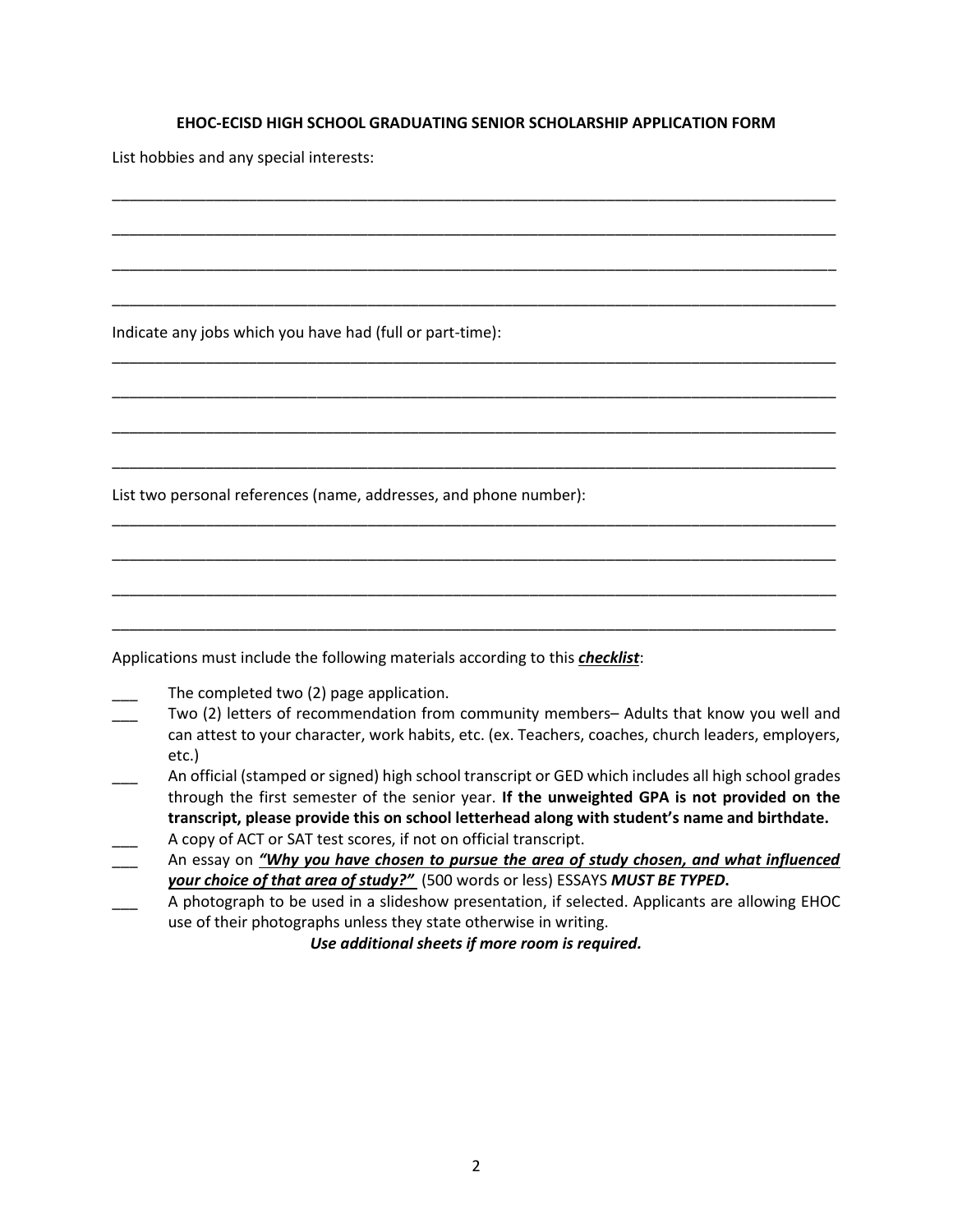## **EHOC-ECISD HIGH SCHOOL GRADUATING SENIOR SCHOLARSHIP APPLICATION FORM**

The Edinburg Housing Opportunity Corporation Scholarship Program provides scholarship opportunities to students that attend and graduate from the Edinburg Consolidated Independent School District.

Scholarship Application with accompanying documentation and information must be submitted directly to the Edinburg Housing Opportunity Corporation, Attn: EHOC-ECISD Scholarship Committee at 910 S. Sugar Rd., Edinburg, Texas and/or by mail, postmarked by **April 29, 2022, before 5:00 p.m.** Mail application to**:** Edinburg Housing Opportunity Corporation, Attn: EHOC-ECISD Scholarship Committee, P.O. Box 295, Edinburg, TX 78540.

For questions or more information, contact (956) 383-3839 or email [info@edinburgha.org.](mailto:info@edinburgha.org)

## **GRADUATING SENIORS:**

Scholarships are available to seniors who attend the Edinburg Consolidated Independent School District (ECISD) and graduate from ECISD in the current school year.

The scholarship has been established by the EHOC Board of Commissioners to provide the opportunity for students of the Edinburg Consolidated Independent School District take advantage of post high school educational opportunities.

## **ELIGIBILITY REQUIREMENTS:**

- 1. The applicant must be a current student of the Edinburg Consolidated Independent School District and a prospective graduate for the current school year.
- 2. The applicant must have a 3.0 GPA, have earned at least an 18 on the ACT or combined critical reading, math, and writing score of 860 on the New SAT, and commit himself/herself to enrolling in a college or vocational training program beyond high school graduation.
- 3. Applications that are submitted which are not in accordance with the instructions or criteria will not be considered.
- 4. The applicant will be required to attend to an interview with the EHOC Scholarship Committee.

## **SCHOLARSHIP PAYMENT:**

Scholarship recipients must provide proof of enrollment to the EHOC Scholarship Committee within 14 business days from their school start date. A check in the scholarship amount will be mailed to the scholarship recipient once this documentation is received.

**CERTIFICATION:** The housing agency must certify that the applicant is a student of the Edinburg Consolidated Independent School District.